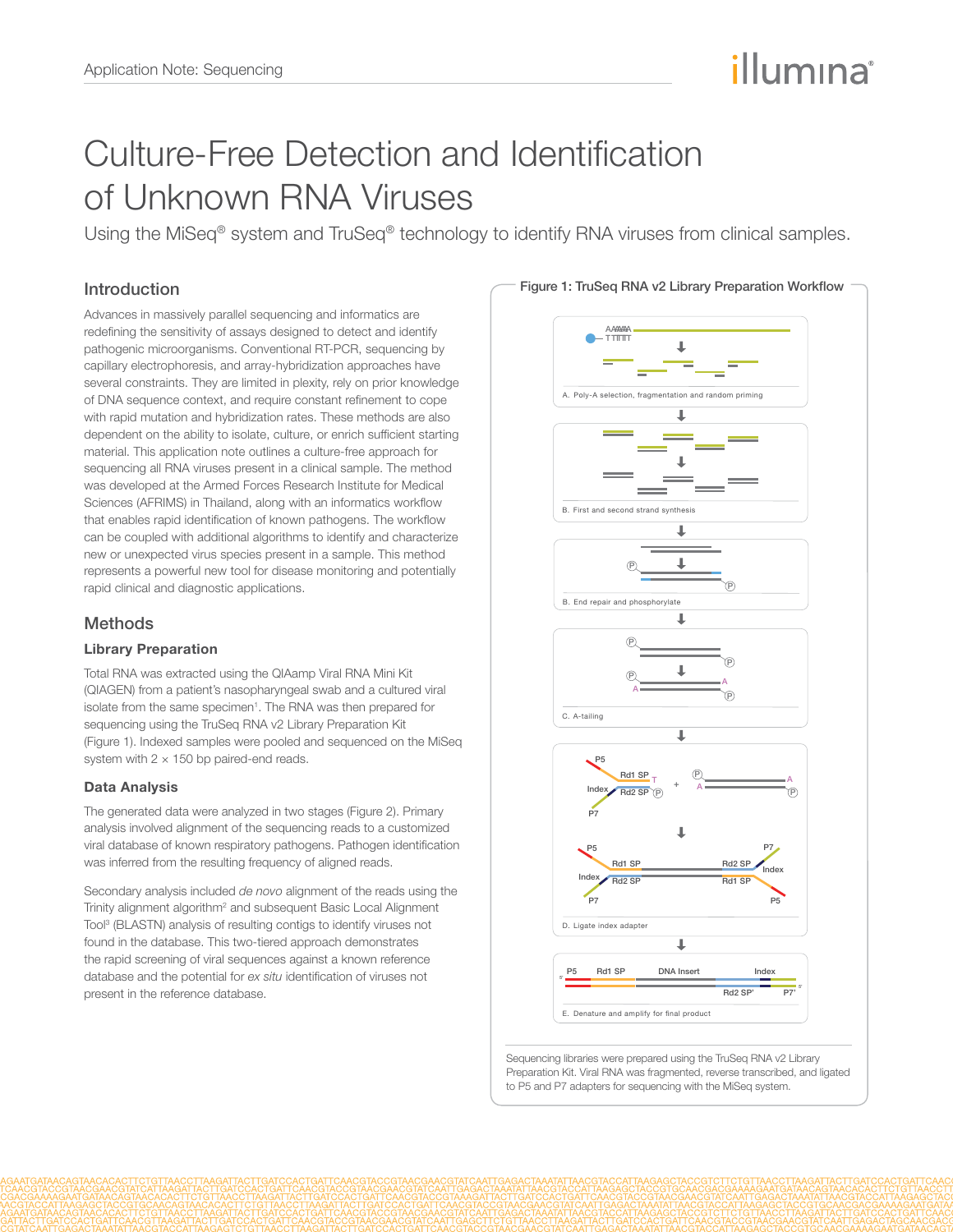

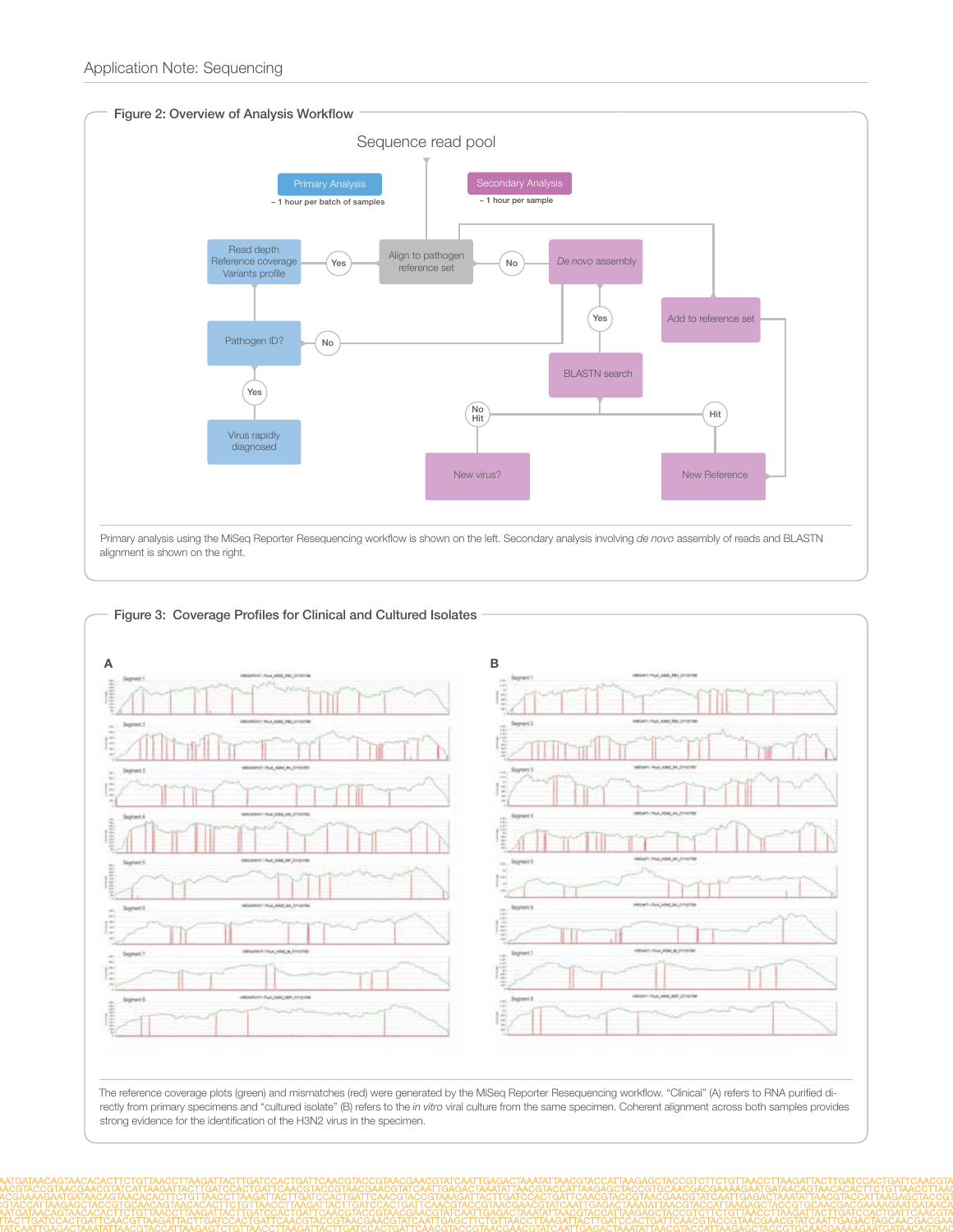#### Table 1: BLASTN Search Results for *De Novo* Assembled Contigs

| Specimen 1 (Clinical) |                    |                   |                                             |              |              |  |  |  |
|-----------------------|--------------------|-------------------|---------------------------------------------|--------------|--------------|--|--|--|
| Contig                | Contig Length (bp) | <b>Read Depth</b> | <b>BLASTN Hit</b>                           | Identity (%) | Coverage (%) |  |  |  |
|                       | 1.610              | 8,764             | 16S ribosomal RNA gene, partial sequence    | 92           | 100          |  |  |  |
| $\mathfrak{D}$        | 2,328              | 5,915             | Influenza A virus (H3N2), PB1 gene          | 100          | 99           |  |  |  |
| 3                     | 2,323              | 5,974             | Influenza A virus (H3N2), PB2 gene          | 100          | 99           |  |  |  |
| $\overline{4}$        | 2.237              | 5.710             | Influenza A virus (H3N2), PA gene           | 100          | 99           |  |  |  |
| 5                     | 1,770              | 4,552             | Influenza A virus (H3N2), HA gene           | 99           | 99           |  |  |  |
| 6                     | 1.549              | 3,819             | Influenza A virus (H3N2), NP gene           | 100          | 99           |  |  |  |
|                       | 1.484              | 3,735             | Influenza A virus (H3N2), NA gene           | 100          | 99           |  |  |  |
| 8                     | 1.011              | 2,449             | Influenza A virus (H3N2), M gene            | 100          | 98           |  |  |  |
| 9                     | 873                | 2,134             | Influenza A virus (H3N2), NEP and NS1 genes | 100          | 98           |  |  |  |
| 10                    | 5,386              | 739               | Helicobacter pylori WGS sequence            | 100          | 92           |  |  |  |

| Specimen 1 (Isolate) |                    |                   |                                           |                |              |  |  |  |
|----------------------|--------------------|-------------------|-------------------------------------------|----------------|--------------|--|--|--|
| Contig               | Contig Length (bp) | <b>Read Depth</b> | <b>BLASTN Hit</b>                         | Identity $(%)$ | Coverage (%) |  |  |  |
|                      | 869                | 5,622             | Influenza A virus (H3N2), NEP & NS1 genes | 100            | 100          |  |  |  |
| $\overline{c}$       | 681                | 8                 | 60S ribosomal protein L23a-like, mRNA     | 97             | 100          |  |  |  |
| 3                    | 2,323              | 15,952            | Influenza A virus (H3N2), PB2 gene        | 100            | 99           |  |  |  |
| $\overline{4}$       | 2,404              | 14,361            | Influenza A virus (H3N2), PB1 gene        | 100            | 99           |  |  |  |
| 5                    | 2,218              | 14,651            | Influenza A virus (H3N2), PA gene         | 100            | 99           |  |  |  |
| 6                    | 1.775              | 11,926            | Influenza A virus (H3N2), HA gene         | 100            | 99           |  |  |  |
|                      | 1,545              | 12,986            | Influenza A virus (H3N2), NP gene         | 100            | 99           |  |  |  |
| 8                    | 1.006              | 7.711             | Influenza A virus (H3N2), M gene          | 100            | 98           |  |  |  |
| 9                    | 1.505              | 7.672             | Influenza A virus (H3N2), NA gene         | 100            | 97           |  |  |  |
| 10                   | 994                | 106               | Satellite DNA, clone D254YB6              | 92             | 97           |  |  |  |
|                      |                    |                   |                                           |                |              |  |  |  |

*De novo* assembled contigs were searched against public reference databases. BLASTN hits were ordered by decreasing percentage length coverage against the reference genome. The 10 results with the highest coverage percentages when compared to the reference genome are shown here. The influenza viruses identified in these results are highlighted.

#### **Results**

Samples were sequenced on the MiSeq platform to generate approximately 1 million reads each. The influenza A H3N2 subtype was successfully identified through the primary alignment using MiSeq Reporter software in both clinical and isolate samples from the same specimen. Figure 3A shows the coverage profiles of the clinical sample across eight H3N2 viral segments with a minimum of 300× mean coverage of each segment. The high alignment coverage provides a good indication for the virus identity in the clinical specimen.

The same analysis was performed on the paired cultured viral isolate. Analysis took approximately 1 hour using the automated MiSeq Reporter Resequencing workflow. This time, the alignment resulted in 900× mean coverage across each reference segment (Figure 3B). The coherence in the alignment results for both clinical and cultured isolates provides strong evidence for the identification of H3N2 virus in the specimen. This information, together with the complete

coverage plots obtained for all segments of the influenza H3N2 virus, demonstrates the ability of the MiSeq system to identify RNA viruses present in clinical specimens directly, without virus culture.

To characterize new or unexpected virus species present in clinical samples and cultured isolates, secondary analysis included *de novo* alignment of the reads. Because the customized viral references used during primary analysis represent a limited database of known respiratory pathogens, assembled contigs were searched using BLASTN for viral identity not found in the database. The alignment results were then filtered for hits to viral sequences. BLASTN results for these contigs revealed the closest reference in the public databases. *De novo* assembly generated contigs of all segments of H3N2 virus in both clinical and viral isolates of the specimen, as shown in Table 1. All generated viral contigs were aligned with high percentage identity and length coverage to the H3N2 viral reference segments. Reads were realigned to the contigs to assess coverage quality and read depth for each of the assembled viral segments.